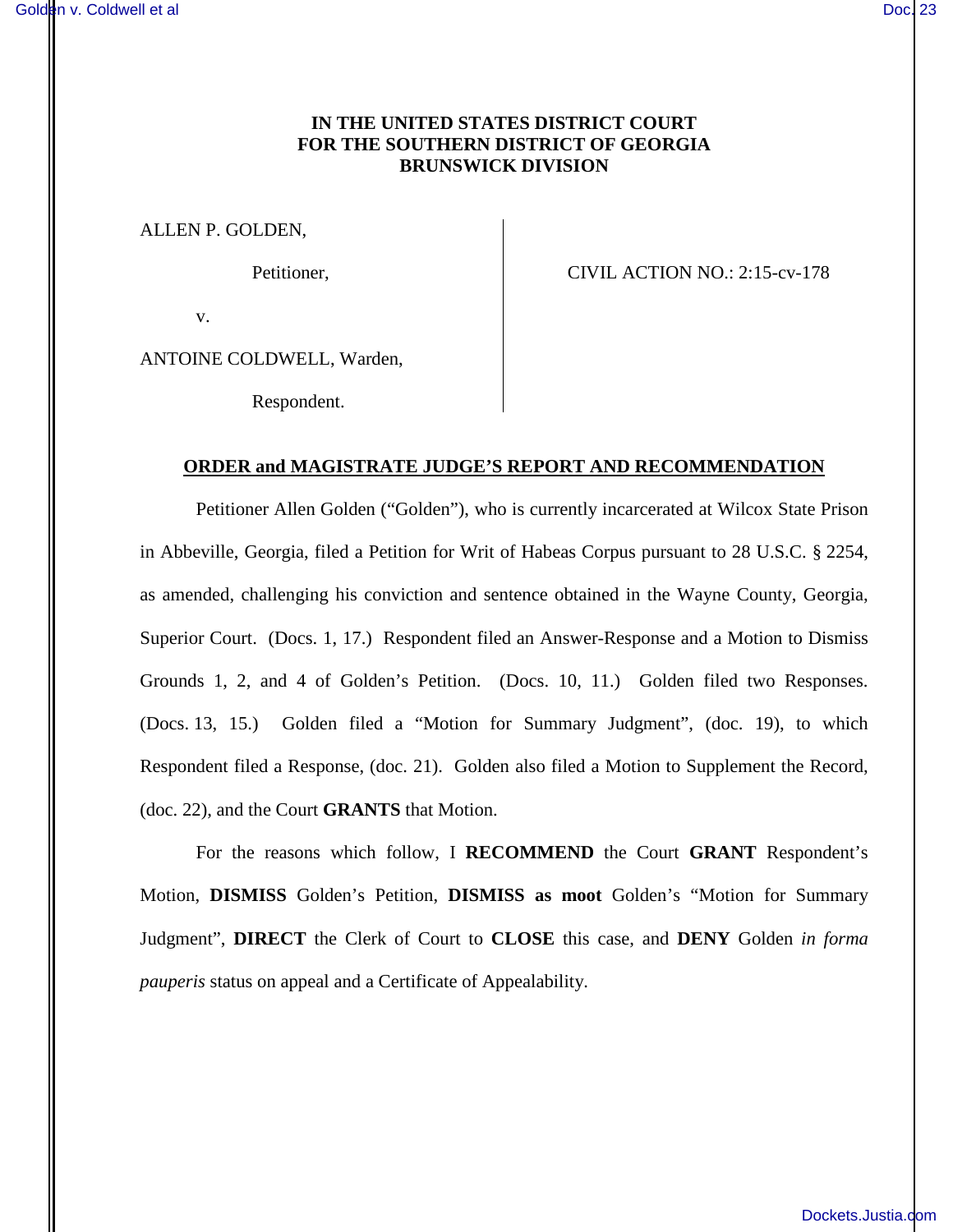#### **BACKGROUND**

 Golden pleaded guilty to child molestation in the Wayne County Superior Court on April 13, 2004. He received a split sentence of fifteen years— three years to serve in prison and the remaining twelve years to be served on probation. (Doc. 1, pp. 1–2.) Golden filed several motions to withdraw his guilty plea, but his motions were dismissed because they were filed after the expiration of the term during which the judgment was entered. Golden v. State, 615 S.E.2d 617, 617 (Ga. Ct. App. 2005). Golden's probation was revoked by order dated August 29, 2012, and the Georgia Court of Appeals denied Golden's application for discretionary application to appeal. (Doc. 10, p. 9.)

Golden filed a petition for writ of habeas corpus in the Charlton County Superior Court on July 13, 2006. (Doc. 12-1, p. 1.) In that petition, Golden contended the case against him should have been dismissed because there was no reply within seven days. Golden also contended the warrant was illegal because, on the face of the warrant, a statute is listed which did not exist. Golden asserted the indictment conflicted with the warrant. Finally, Golden alleged his right against double jeopardy was violated. (Id. at pp. 3–4.) The Charlton County court determined Golden waived these claims by pleading guilty. (Doc. 12-2, p. 3.)

Golden also filed supplements to his petition. As to his claim that his plea was involuntary due to his incompetence, the Charlton County court concluded Golden failed to show he was unable to assist in his own defense. (Id. at p. 4.) The Charlton County court also concluded that Golden failed to show "overreaching, fraud or perjury" as to his guilty plea. (Id. at p. 5.) That court found no merit to Golden's ineffective assistance of counsel claims. (Id. at pp. 7–8.) The Charlton County court also concluded that Golden agreed to the portion of his sentence in which he was not allowed contact with his daughter and could not claim his plea was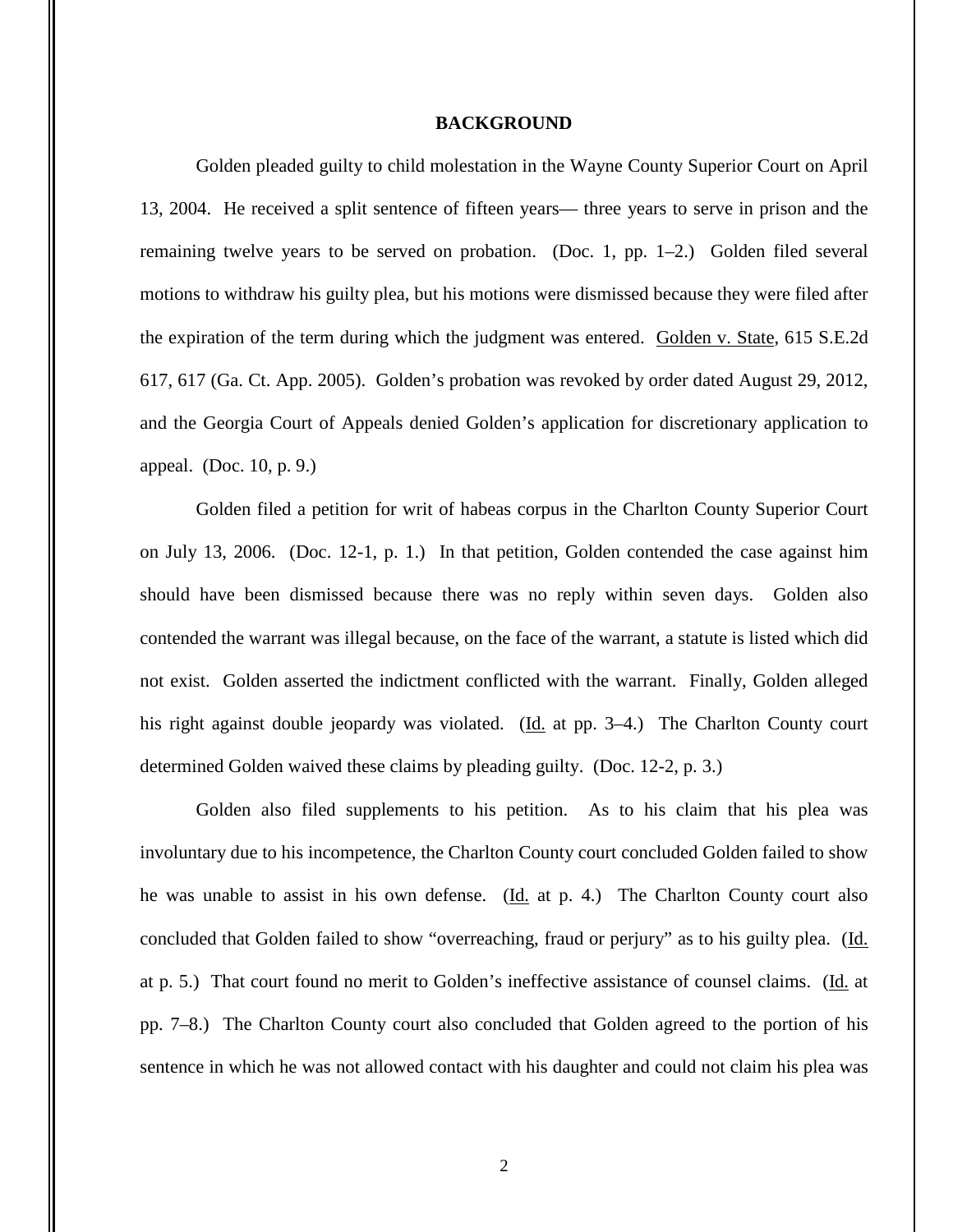constitutionally infirm. (Id. at p. 10.) The Georgia Supreme Court denied Golden's application for probable cause to appeal on January 31, 2008. (Doc. 12-3.)

Golden then filed a motion for out-of-time appeal with the Wayne County Superior Court, which denied his motion. Golden appealed that denial, and the Georgia Court of Appeals affirmed that denial on July 17, 2009. Golden v. State, 683 S.E.2d 618 (Ga. Ct. App. 2009).

On September 10, 2010, Golden filed a second petition for writ of habeas corpus in the Liberty County Superior Court, and his petition was transferred to the Telfair County Superior Court. (Doc. 12-4.) In that petition, Golden asserted that his guilty plea and resulting conviction should be vacated based on the transcripts from his plea hearing, which revealed he was not advised of all of his rights. (Id. at p. 5; Doc. 12-6, p. 2.) Golden amended his petition and argued, *inter alia*, that the probationary portion of his sentence should not have been revoked. After conducting an evidentiary hearing, the Telfair County court denied Golden's petition, as amended, on June 3, 2015. (Doc. 12-10.) The Georgia Supreme Court denied Golden's application for certificate of probable cause to appeal the denial of his second state habeas petition on November 16, 2015. (Doc. 12-11.)

#### **DISCUSSION**

In his Petition, which was executed on December 21, 2015, Golden asserts his guilty plea conviction violated his right to due process, (Ground 1). (Doc. 1, p. 5.) Golden alleges the trial court judge did not advise him of his rights under Boykin v. Alabama, 395 U.S. 238 (1969), (Count 2). In addition, Golden asserts the probation warrant was invalid because it was issued before the remittitur to the trial court was issued, (Ground 3). Further, Golden contends the special conditions attached to his sentence render his sentence illegal, (Ground 4). Finally, Golden states the revocation of his probation is illegal because the polygraph test did not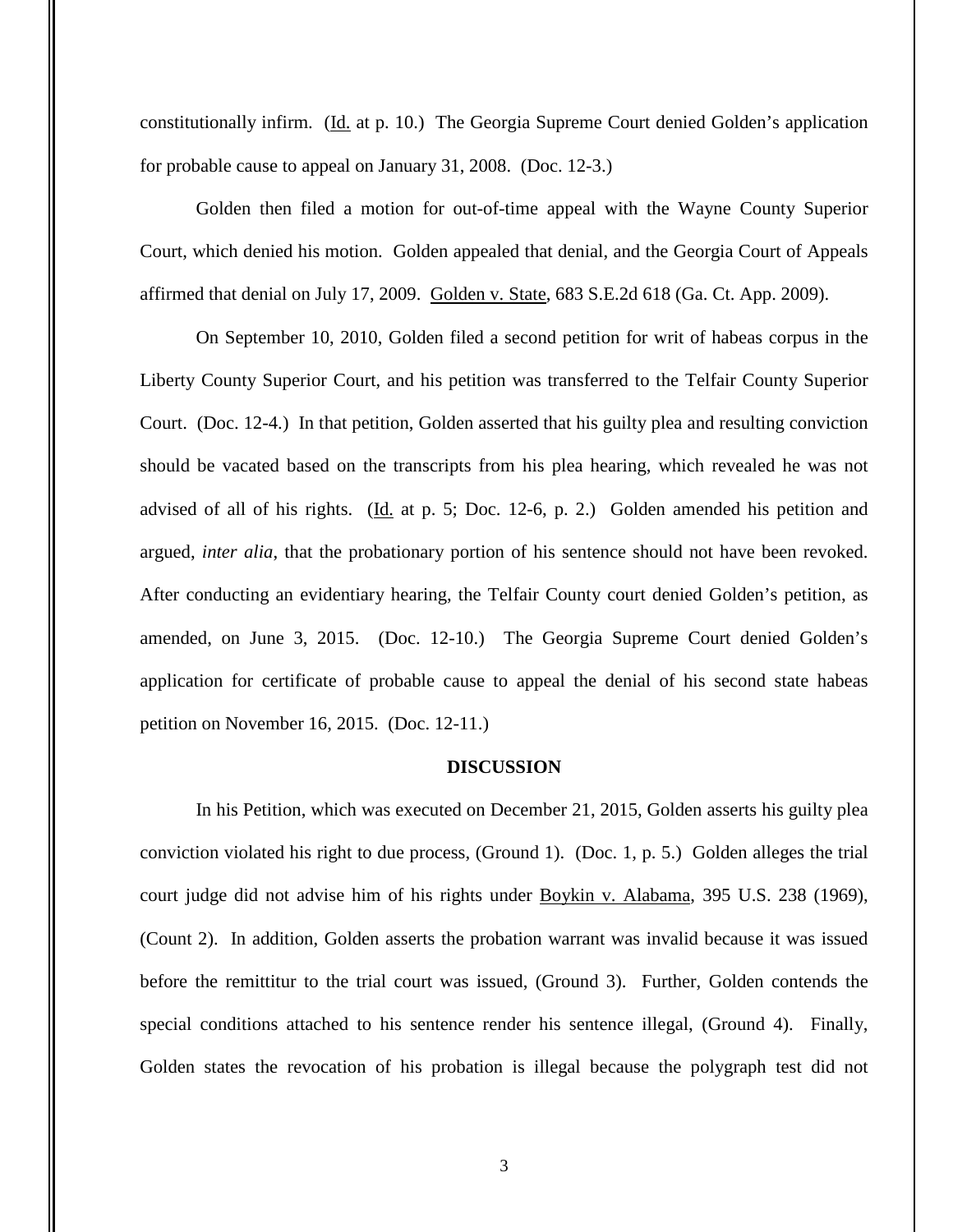corroborate any facts as true, nor is this a scientifically acceptable test within the State of Georgia, (Ground 5). (Id. at p. 9.)

Respondent contends Grounds 1, 2, and 4 of Golden's Petition challenge his 2004 Wayne County conviction and should be dismissed as untimely filed. (Doc. 10, p. 2.) Respondent states Ground 3 of Golden's Petition is "new" and procedurally defaulted under the successive petition rule. (Id.at pp. 3–4.) Further, Respondent maintains that Ground 5 of Golden's Petition fails to state a claim for federal habeas corpus relief.

The Court addresses the parties' contentions in turn.

## **I. Whether Golden Timely Filed Grounds 1, 2, and 4 of his Petition**

Because Respondent raises the issue of the timeliness of three grounds of Golden's Petition, this Court must look to the applicable statute of limitations periods. A petitioner seeking to file a federal habeas petition has one year within which to file his petition. 28 U.S.C.

§ 2244(d)(1). The statute of limitations period shall run from the latest of four possible dates:

(A) the date on which the judgment of conviction becomes final by the conclusion of direct review or the expiration of time for seeking such review;

(B) the date on which the impediment to filing an application by State action in violation of the Constitution or laws of the United States is removed, if the applicant was prevented from filing by such State action;

(C) the date on which the constitutional right asserted was initially recognized by the Supreme Court, if that right has been newly recognized by the Supreme Court and made retroactively applicable to cases on collateral review; or

(D) the date on which the factual predicate of the claim or claims presented could have been discovered through the exercise of due diligence.

### Id.

Golden's conviction became final at the time of his completion of the direct review process or when the time for seeking such review became final. 28 U.S.C.  $\S$  2244(d)(1)(A);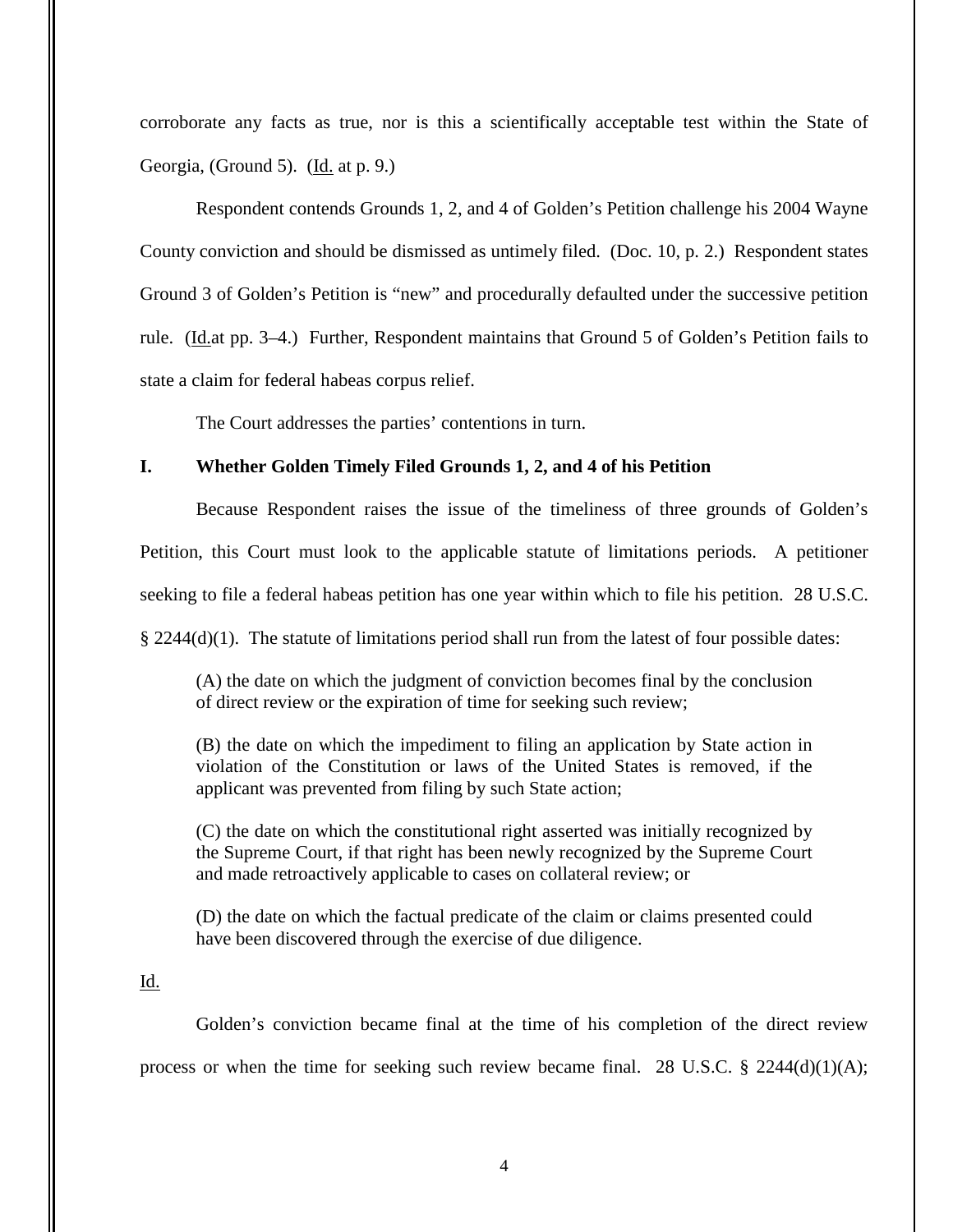Coates v. Byrd, 211 F.3d 1225, 1226 (11th Cir. 2000). Golden was convicted in the Wayne County Superior Court on April 13, 2004, and he was sentenced on the same date. (Doc. 10, pp. 8–9.) Golden had a period of thirty (30) days to file a notice of appeal. O.C.G.A. § 5-6- 38(a) ("A notice of appeal shall be filed within 30 days after entry of the appealable decision or judgment complained of[.]"). Golden did not file an appeal, and thus, his conviction was final on May 13, 2004. Because Golden's conviction became final on May 13, 2004, he had one year from that date in which to file a timely federal habeas petition. 28 U.S.C.  $\S$  2244(d)(1).

The applicable statute of limitations is tolled during "[t]he time . . . which a properly filed application for State post-conviction or other collateral review with respect to the pertinent judgment or claim is pending." 28 U.S.C. § 2244(d)(2); Taylor v. Williams, 528 F.3d 847, 849 (11th Cir. 2008). "[A]n application is pending as long as the ordinary state collateral review process is in continuance—i.e., until the completion of that process. In other words, until the application has achieved final resolution through the State's post-conviction procedures, by definition it remains pending." Carey v. Saffold, 536 U.S. 214, 219–20 (2002) (internal citations omitted). A petitioner should be mindful that "once a deadline has expired, there is nothing left to toll. A state court filing after the federal habeas deadline does not revive" the statute of limitations period applicable to Section 2254 petitions. Sibley v. Culliver, 377 F.3d 1196, 1204 (11th Cir. 2004); see also Alexander v. Sec'y, Dep't of Corr., 523 F.3d 1291, 1294 (11th Cir. 2008) (a state court motion for post-conviction relief cannot toll the federal limitations period if that period has already expired).

As noted above, Golden's conviction became final on May 13, 2004. He had one year from that date, or until May 13, 2005, to file a 28 U.S.C. § 2254 petition for writ of habeas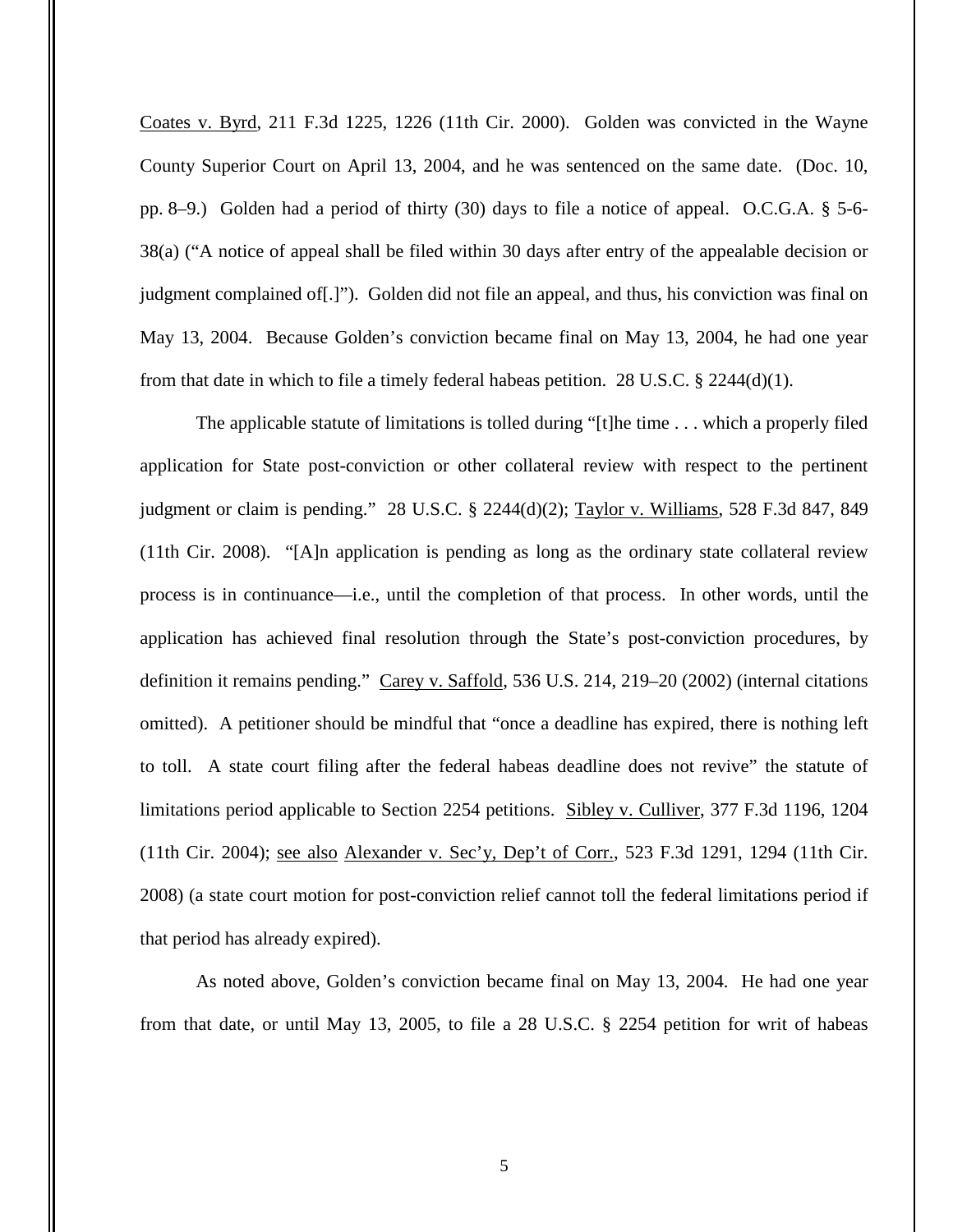corpus or a properly filed application for State post-conviction or other collateral review.<sup>1</sup> Golden filed his first state habeas corpus petition on July 13, 2006, more than two years after his conviction became final. By that time, the statute of limitations period applicable to Section 2254 petitions had expired. Consequently, the filing of his state habeas corpus petition did not toll the federal statute of limitations. On their face, Grounds 1, 2, and 4 of Golden's Petition were filed untimely. However, it must now be determined whether the applicable statute of limitations period was equitably tolled.

A petitioner seeking equitable tolling must establish "that he has been pursuing his rights diligently" and "that some extraordinary circumstance stood in his way" which prevented him from timely filing his Section 2254 petition. Lawrence v. Florida, 549 U.S. 327, 335 (2007) (citing Pace v. DiGuglielmo, 544 U.S. 408, 418 (2005)). Equitable tolling is "an extraordinary remedy that must be applied sparingly[,]" and a petitioner must present a "truly extreme case." Holland v. Florida, 539 F.3d 1334, 1338 (11th Cir. 2008), *overruled on other grounds by* Holland v. Florida, 560 U.S. 631 (2010). "'The burden of establishing entitlement to this extraordinary remedy plainly rests with the petitioner." Id. (quoting Drew v. Dep't of Corr., 297 F.3d 1278, 1286 (11th Cir. 2002)).

 $\overline{a}$ 

<sup>1</sup> Golden's *pro se* post-conviction motions filed with the Wayne County Superior Court were not "properly filed" within the meaning of Section  $2244(d)(2)$  and could not serve to toll the applicable statute of limitations period. See Golden v. State, 615 S.E.2d 769, 770 (Ga. Ct. App. 2005) ("[T]he general rule is that after expiration of the term at which the judgment was entered a court cannot set aside or alter its final judgment unless the proceeding for that purpose was begun during the term. The terms of court in the Wayne County Superior Court of the Brunswick Judicial Circuit commence on the third and fourth Mondays in April and November. Therefore, Golden was sentenced on April 13 in the November term and he did not file his motions until after the April term commenced. Consequently, the only means available to Golden to withdraw his guilty plea is through habeas corpus proceedings. Further, he was not authorized to file a motion for a new trial because '[o]ne who has entered a plea of guilty cannot move for a new trial, as there was no trial.'") (internal citations omitted).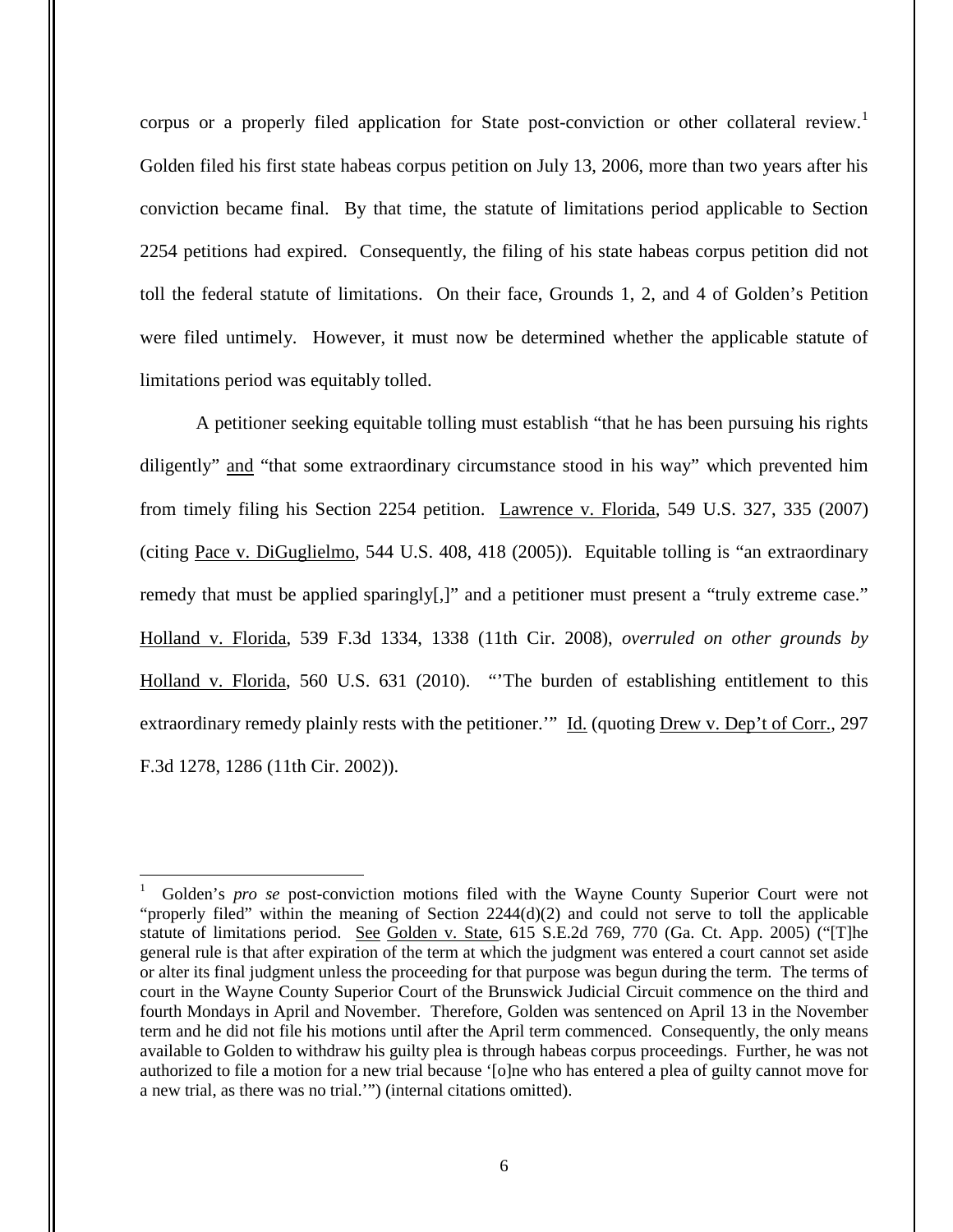Golden sets forth no assertion that he is entitled to equitable tolling of the statute of limitations. To be sure, Golden offers no reason why he waited more than two years after his state court conviction was final to file a state habeas corpus petition. In fact, Golden utterly failed to even respond to Respondent's contention that Grounds 1, 2, and 4 of his Section 2254 Petition were filed untimely and that he is not entitled to equitable tolling. Accordingly, Golden is not entitled to equitable tolling.

For all of these reasons, the Court should **GRANT** Respondent's Motion to Dismiss and **DISMISS** Grounds 1, 2, and 4 of Golden's Petition as untimely filed.

#### **II. Whether Ground 3 of Golden's Petition is Barred by the Successive Petition Rule**

Respondent contends Golden's assertion that his probation revocation warrant was invalid because it was issued before the remittitur was returned to the trial court is a new ground and is procedurally defaulted under Georgia law. (Doc. 11-1, p. 9.)

Before bringing a Section 2254 habeas petition in federal court, a petitioner must exhaust all state court remedies that are available for challenging his conviction, either on direct appeal or in a state post-conviction motion. 28 U.S.C.  $\S$  2254(b) & (c). When a federal habeas petition raises a claim that has not been exhausted in state proceedings, the district court ordinarily must either dismiss the petition, "leaving the prisoner with the choice of returning to state court to exhaust his claims or of amending or resubmitting the habeas petition to present only exhausted claims to the district court[,]" Kelley v. Sec'y for Dep't of Corr., 377 F.3d 1317, 1351 (11th Cir. 2004) (internal citation and punctuation omitted), or grant a stay and abeyance to allow the petitioner to exhaust the unexhausted claim. See Rhines v. Weber, 544 U.S. 269, 277– 79 (2005). "[W]hen it is obvious that the unexhausted claims would be procedurally barred in state court due to a state-law procedural default, [the district court] can forego the needless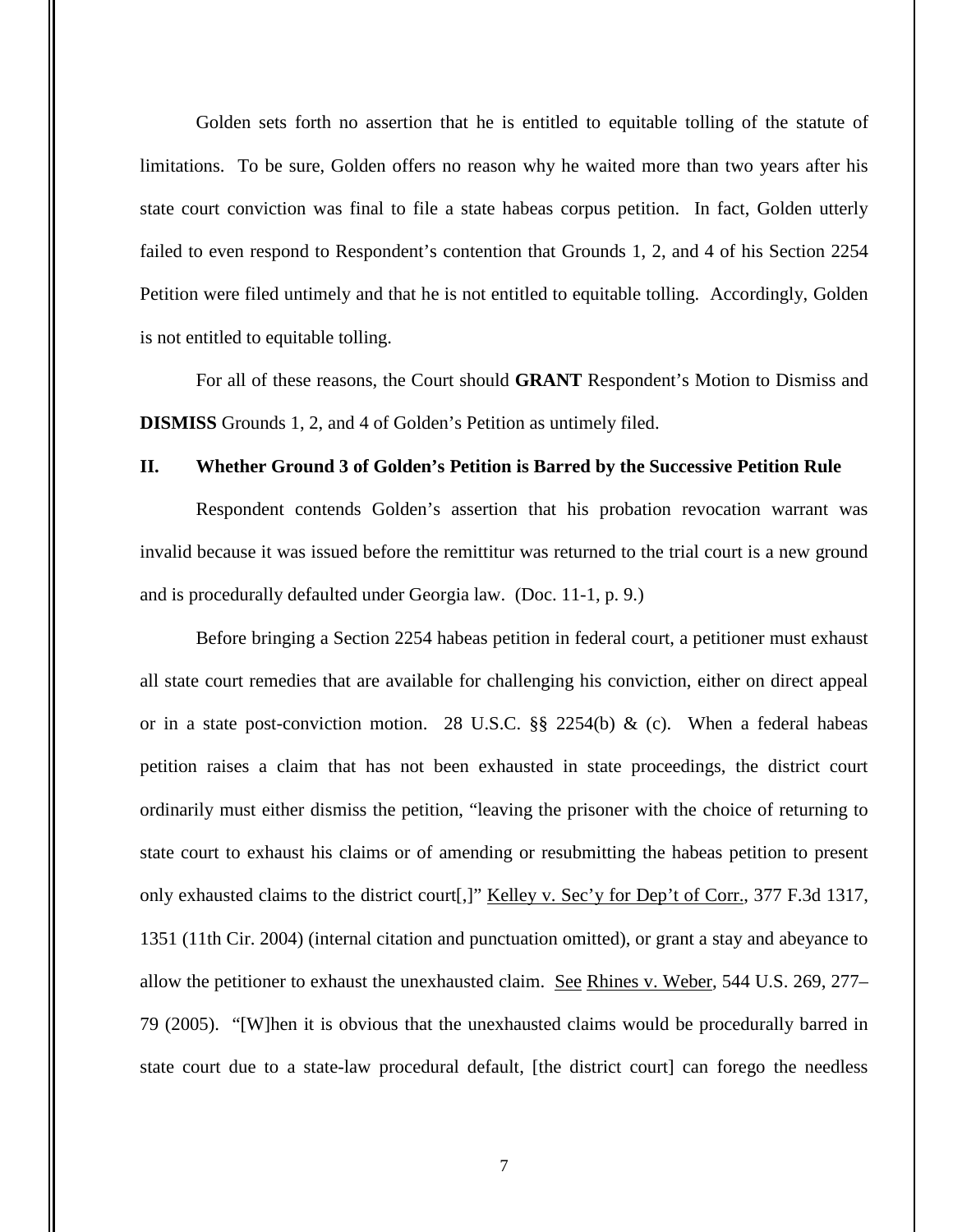'judicial ping-pong' and just treat those claims now barred by state law as no basis for federal habeas relief." Kelley, 377 F.3d at 1351 (punctuation in original). The unexhausted claims should be treated as if procedurally defaulted. A petition is "due to be denied with prejudice [if] there are no state remedies left to exhaust and all of the claims are either meritless or procedurally defaulted[.]" Chambers v. Thompson, 150 F.3d 1324, 1326 (11th Cir. 1998).

The successive petition rule is found in O.C.G.A. § 9-14-51, which provides:

All grounds for relief claimed by a petitioner for a writ of habeas corpus shall be raised by a petitioner in his original or amended petition. Any grounds not so raised are waived unless the Constitution of the United States or of this state otherwise requires or unless any judge to whom the petition is assigned, on considering a subsequent petition, finds grounds for relief asserted therein which could not reasonably have been raised in the original or amended petition.

This statute "can and should be enforced in federal habeas proceedings against claims never presented in state court, unless there is some indication that a state court judge would find the claims in question could not reasonably have been raised in the original or amended [state] petition." Ogle v. Johnson, 488 F.3d 1364, 1370 (11th Cir. 2007) (alteration in original).

"A federal court may consider the merits of a procedurally defaulted claim only if the petitioner can show both 'cause' for the default and 'prejudice' from a violation of his constitutional right." Hittson v. GDCP Warden, 759 F.3d 1210, 1260 (11th Cir. 2014) (quoting Wainwright v. Sykes, 433 U.S. 72, 84–85 (1977)). To establish cause, a petitioner must ordinarily "demonstrate 'some objective factor external to the defense' that impeded his effort to raise the claim properly in state court." Ward v. Hall, 592 F.3d 1144, 1157 (11th Cir. 2010) (quoting Murray v. Carrier, 477 U.S. 478, 488 (1986)).

Golden did not raise this contention in either of his state habeas corpus petitions, though he could have. Thus, this Court can review the relative merits of his claim only upon a showing of cause for Golden's failure and resulting prejudice. However, Golden offers no reason why he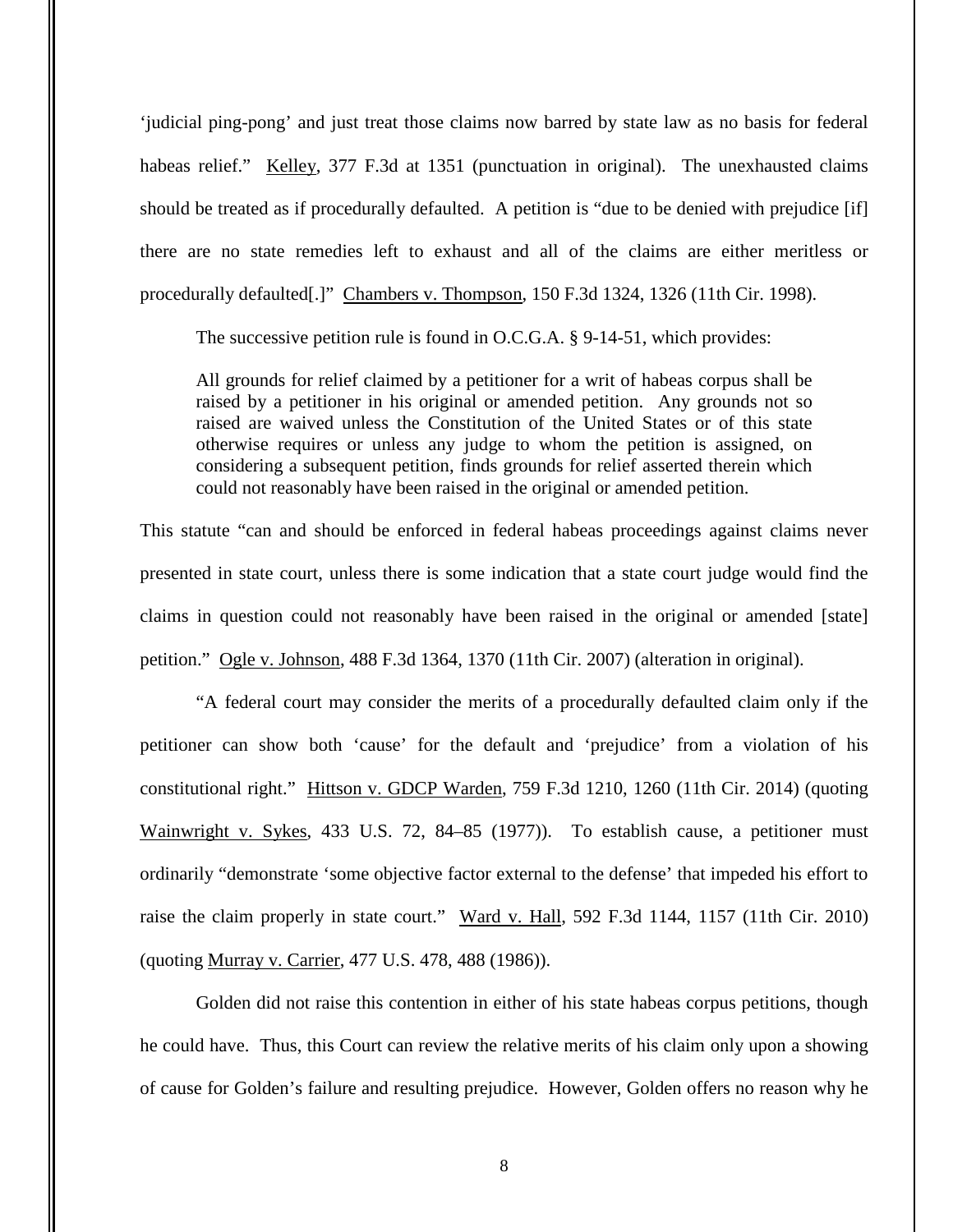did not raise this issue before the state courts, nor does he offer an example of how his default resulted in the prejudice to a constitutional right. Accordingly, the Court should **DISMISS** Ground 3 of Golden's Petition.

### **III. Whether Ground 5 Sets Forth a Claim for Federal Habeas Relief**

Golden objects to the use of polygraph examination results during his probation revocation proceedings, as such results are scientifically outlawed in the State of Georgia. (Doc. 17, p. 4.) Respondent contends Golden fails to state a claim for federal habeas relief, as Golden does not set forth a constitutional violation. (Doc. 11-1, p. 12.)

Section 2254 of Title 28, United States Code, provides "that a federal court may issue a writ of habeas corpus to a state prisoner only on the ground that he is in custody in violation of the Constitution or laws or treaties of the United States." Swarthout v. Cooke, 562 U.S. 216, 218 (2011) (internal citation omitted). "'[F]ederal habeas corpus relief does not lie for errors of state law.'" Wilson v. Corcoran, 562 U.S. 1, 5 (2010) (quoting Estelle v. McGuire, 502 U.S. 62, 67 (1991)). "[I]t is not the province of a federal habeas court to reexamine state-court determinations on state-law questions." Id. (internal citation omitted). Rather, "it is only noncompliance with federal law that renders a State's criminal judgment susceptible to collateral attack in the federal courts." Id.

Golden objects to the use of a polygraph examination result in his probation revocation proceeding, which he contends violates Georgia law. Golden fails to allege that the admission of the polygraph examination resulted in a violation of his federal constitutional rights or that the admission of this evidence was anything more than an alleged state law error. Consequently, Golden fails to set forth a viable Section 2254 claim, and the Court should **DISMISS** Ground 5 of Golden's Petition.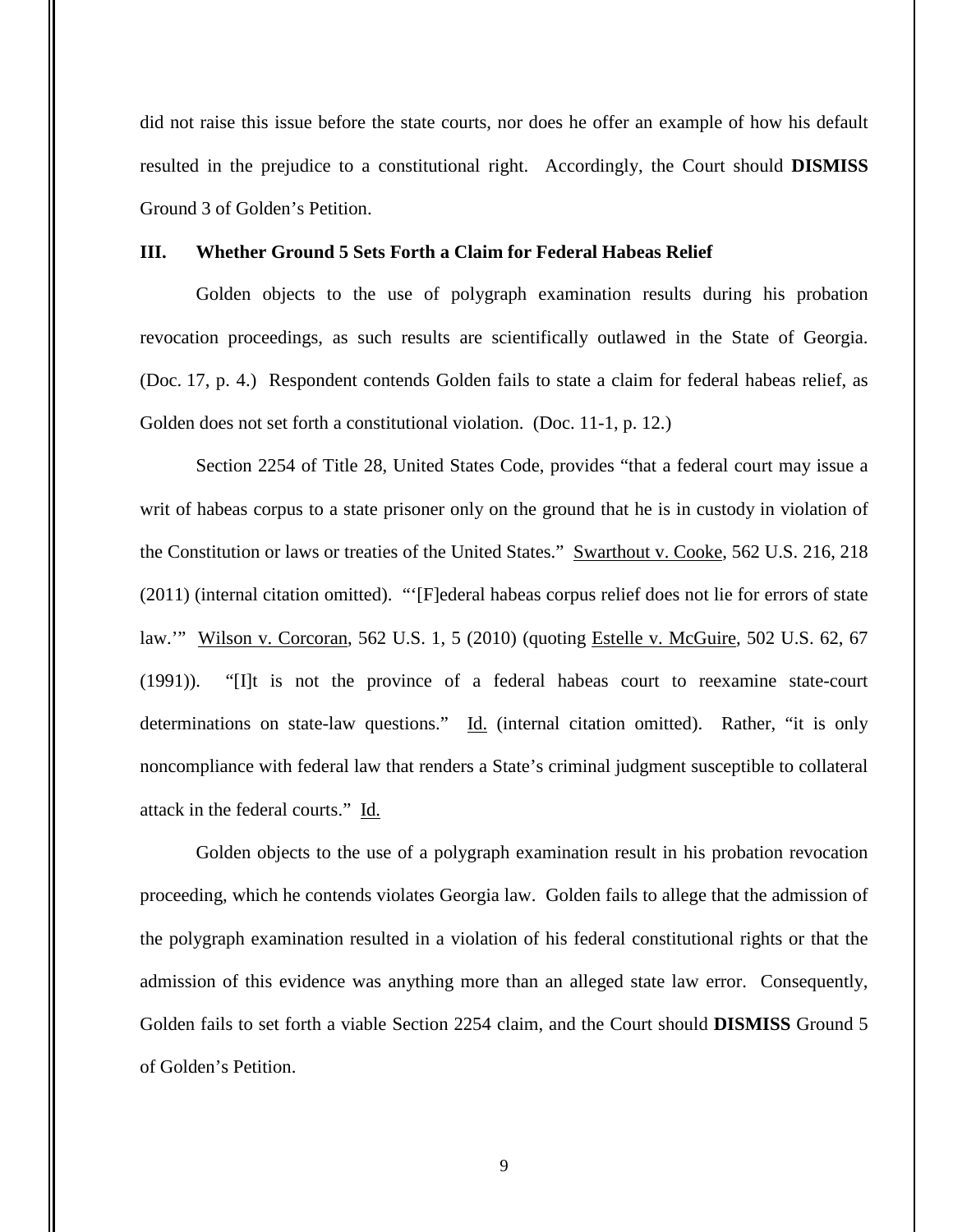# **IV. Leave to Appeal** *in Forma Pauperis* **and Certificate of Appealability**

The Court should also deny Golden leave to appeal *in forma pauperis* and deny him a Certificate of Appealability ("COA"). Though Golden has, of course, not yet filed a notice of appeal, it would be appropriate to address these issues in the Court's order of dismissal. Pursuant to Rule 11 of the Rules Governing Section 2254 Cases, "the district court must issue or deny a certificate of appealability when it issues a final order adverse to the applicant." (emphasis supplied); see also Fed. R. App. P. 24(a)(3) (trial court may certify that appeal of party proceeding in forma pauperis is not taken in good faith "before or after the notice of appeal is filed").

An appeal cannot be taken *in forma pauperis* if the trial court certifies that the appeal is not taken in good faith. 28 U.S.C. § 1915(a)(3); Fed. R. App. P. 24(a)(3). Good faith in this context must be judged by an objective standard. Busch v. Cty. of Volusia, 189 F.R.D. 687, 691 (M.D. Fla. 1999). A party does not proceed in good faith when he seeks to advance a frivolous claim or argument. See Coppedge v. United States, 369 U.S. 438, 445 (1962). A claim or argument is frivolous when it appears the factual allegations are clearly baseless or the legal theories are indisputably meritless. Neitzke v. Williams, 490 U.S. 319, 327 (1989); Carroll v. Gross, 984 F.2d 392, 393 (11th Cir. 1993). Stated another way, an *in forma pauperis* action is frivolous and, thus, not brought in good faith, if it is "without arguable merit either in law or fact." Napier v. Preslicka, 314 F.3d 528, 531 (11th Cir. 2002); <u>see also Brown v. United States</u>, Nos. 407CV085, 403CR001, 2009 WL 307872, at \*1–2 (S.D. Ga. Feb. 9, 2009).

Additionally, under 28 U.S.C. § 2253(c)(1), an appeal cannot be taken from a final order in a habeas proceeding unless a Certificate of Appealability is issued. A Certificate of Appealability may issue only if the applicant makes a substantial showing of a denial of a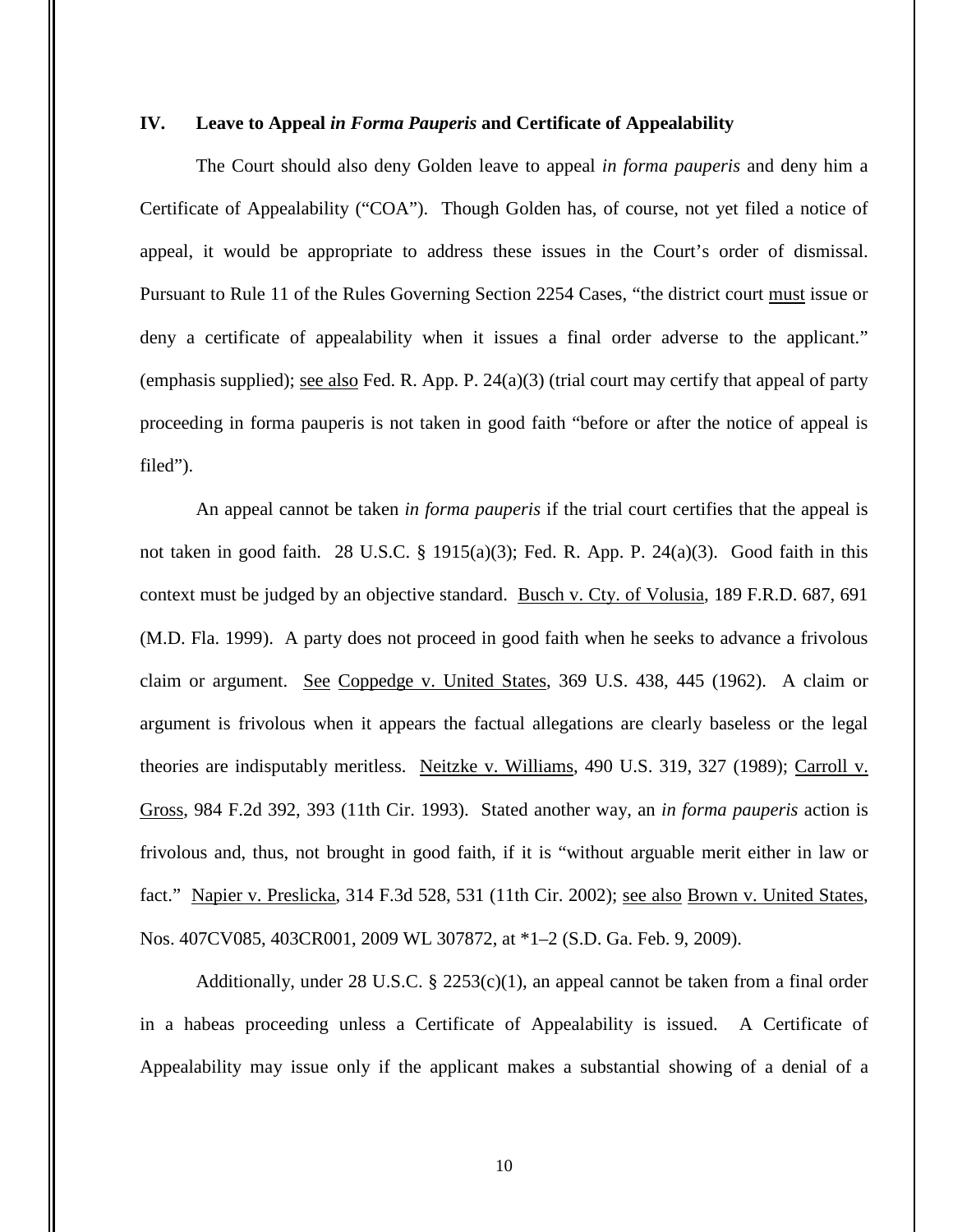constitutional right. The decision to issue a Certificate of Appealability requires "an overview of the claims in the habeas petition and a general assessment of their merits." Miller-El v. Cockrell, 537 U.S. 322, 336 (2003). In order to obtain a Certificate of Appealability, a petitioner must show "that jurists of reason could disagree with the district court's resolution of his constitutional claims or that jurists could conclude the issues presented are adequate to deserve encouragement to proceed further." Id. "Where a plain procedural bar is present and the district court is correct to invoke it to dispose of the case, a reasonable jurist could not conclude either that the district court erred in dismissing the petition or that the petitioner should be allowed to proceed further." Slack v. McDaniel, 529 U.S. 473, 484 (2000); see also Franklin v. Hightower, 215 F.3d 1196, 1199 (11th Cir. 2000). "This threshold inquiry does not require full consideration of the factual or legal bases adduced in support of the claims." Miller-El, 537 U.S. at 336.

Based on the above analysis of Golden's Petition and Respondent's Motion and applying the Certificate of Appealability standards set forth above, there are no discernable issues worthy of a certificate of appeal; therefore, the Court should **DENY** the issuance of a Certificate of Appealability. Furthermore, as there are no non-frivolous issues to raise on appeal, an appeal would not be taken in good faith. Thus, the Court should likewise **DENY** Golden *in forma pauperis* status on appeal.

#### **CONCLUSION**

Based on the foregoing, I **RECOMMEND** that the Court **GRANT** Respondent's Motion to Dismiss, (doc. 11), **DISMISS** Golden's Petition for Writ of Habeas Corpus, filed pursuant to 28 U.S.C. § 2254, (doc. 1), **DISMISS as moot** Golden's "Motion for Summary Judgment", and **DIRECT** the Clerk of Court to **CLOSE** this case. I further **RECOMMEND** that the Court **DENY** Golden leave to proceed *in forma pauperis* on appeal and a Certificate of Appealability.